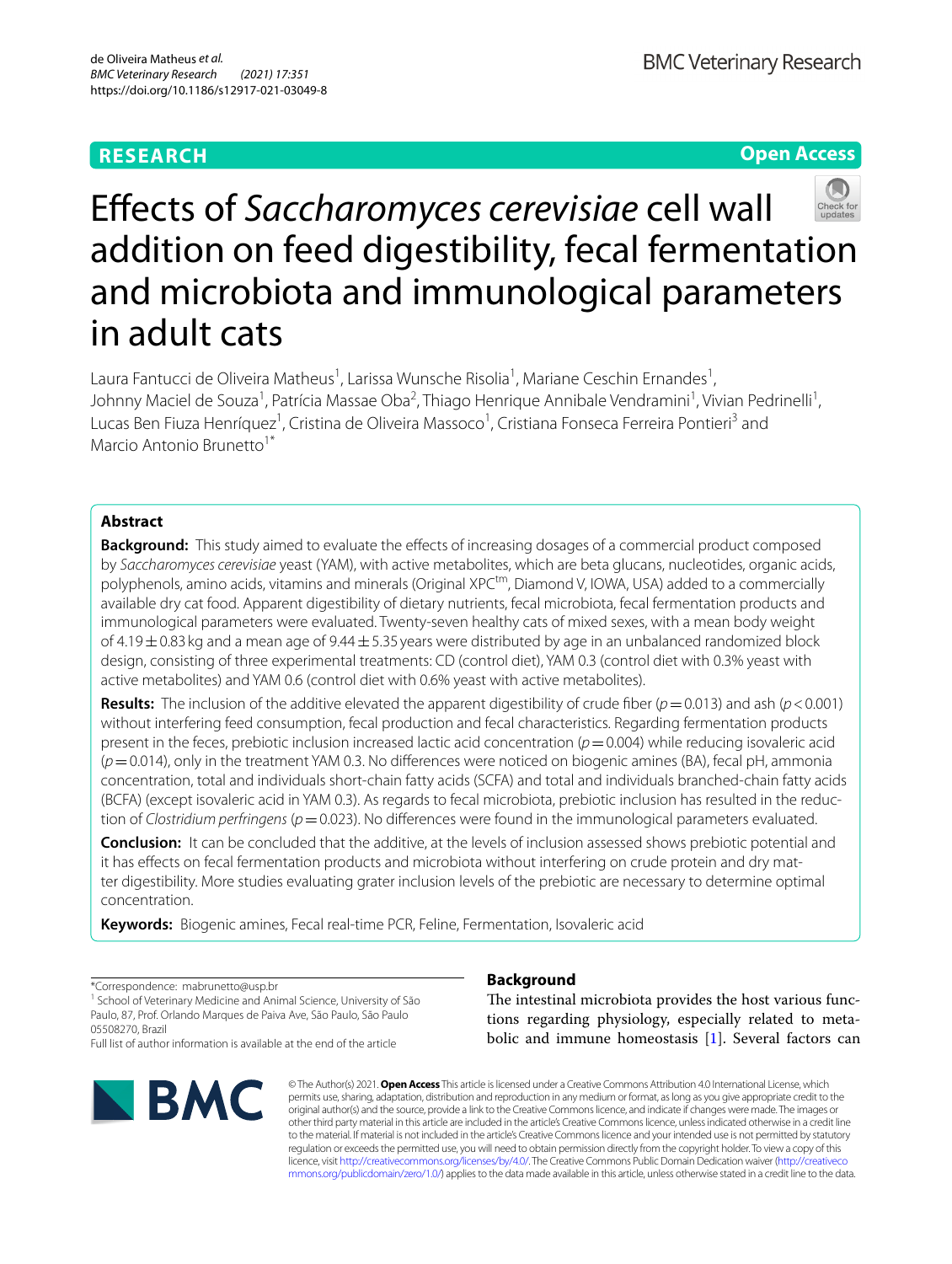afect the intestinal microbiota, but the diet plays this role predominantly  $[2, 3]$  $[2, 3]$  $[2, 3]$  $[2, 3]$ . It is known that dysbiosis may be associated with some disorders, such as colorectal cancer, obesity, insulin resistance, type 2 diabetes mellitus, allergic diseases, among others [[4,](#page-8-3) [5\]](#page-8-4) and the use of nutraceuticals can prevent it through gut microbiota modulation [[6\]](#page-8-5).

Nutraceuticals are substances that have the ability to improve animal health and have been increasingly studied in pet nutrition [[7,](#page-8-6) [8\]](#page-8-7). An example of nutraceutical are prebiotics that can be defned as a non-digestible food ingredient that benefcially afects the host by selectively stimulating growth and/or activity of a limited number of bacteria in the colon  $[1, 6, 9-11]$  $[1, 6, 9-11]$  $[1, 6, 9-11]$  $[1, 6, 9-11]$  $[1, 6, 9-11]$  $[1, 6, 9-11]$ . In this context of food promoting health, prebiotics have been the subject of numerous scientifc studies and there are publications which have demonstrated their therapeutic effectiveness on both systemic and gastrointestinal tract  $[11-16]$  $[11-16]$ .

The *Saccharomyces cerevisiae* cell wall is a prebiotic composed of two fractions: one formed by beta-glucans and chitin and the other consisting of mannoproteins such as mannan oligosaccharides (MOS) [[17](#page-9-1)]. When this yeast is dehydrated it becomes a commercial product called: Original  $XPC<sup>tm</sup>$  (Diamond V., Iowa, USA), which is intended for feeding several species of domestic animals, such as cats. The recommendation of this product for cats is  $2\text{ kg/ton}$ . This yeast with active metabolites (YAM) has a fnal composition of beta glucans, nucleotides, organic acids, polyphenols, amino acids, vitamins and minerals.

Considering the potential benefts of modulating intestinal microbiota and the likely prebiotic action of YAM, the objective of this experiment was to evaluate the efect of supplementing increasing levels of YAM on fecal microbiota, fecal fermentation products, digestibility, and immunological parameters of healthy adult cats.

# **Results**

During the study, two animals of CD and one of YAM 0.3 were excluded for not ingesting an adequate amount of food. At the end of the study, the number of animals per group was: eight of CD, nine of YAM 0.3 and ten of YAM 0.6.

Feed intake was adequate, and the animals have ingested the amount of feed proposed by NRC [\[18\]](#page-9-2) to achieve the maintenance energy requirement. All cats maintained constant body weight (BW) during the experiment  $(4.29 \pm 0.89 \text{ kg})$ . The mean BW of the CD was  $3.9 \pm 0.89$ kg; YAM 0.3 was  $3.97 \pm 0.54$ kg and YAM 0.6 was  $4.52 \pm 0.90$  kg. The animals did not present a significant diference in BW among treatments.

The results of the nutrient intake  $(g/day)$ , fecal production (g/dry matter/day), fecal score and apparent nutrient digestibility  $%$  are described in Table [1.](#page-2-0) There was no diference in the average daily intake of dry matter (DM), organic matter (OM) or nutrients by the animals. Fecal production and fecal scores also did not differ. The inclusion of the prebiotic did not influence the apparent nutrient digestibility of DM, OM, crude protein (CP), acid-hydrolyzed fat (AHF), or nitrogen-free extract (NFE). For crude fber (CF), higher digestibility was observed in the yeast-treated groups than in the CD  $(p=0.013)$ , similar results were observed for ash, meantime YAM 0.6 superior to YAM 0.3 ( $p < 0.001$ ). In relation to gross energy (GE)  $(p=0.033)$  from the diets, the CD was superior to the supplemented groups.

There was no difference in fecal pH or concentration of ammonia, acetic, propionic, or butyric acid, total SCFA, valeric, isobutyric acid or total BCFA (Table [2\)](#page-2-1). Lactic acid concentration  $(p=0.004)$  was lower in the CD and YAM 3.0 had a lower concentration of the isovaleric acid comparing to other treatments  $(p=0.014)$  (Table [2](#page-2-1)).

There was no difference between groups in the fecal concentration of cadaverine, spermidine, histamine, putrescine, tyramine or total BA (Table [3](#page-3-0)). The BA: agmatine, phenylethylamine, serotonin, and tryptamine were analyzed, but these compounds were not found in the feces of any group.

There was no difference in the abundance of the bacterial genera *Bifdobacterium* or *Lactobacillus* or in the combined abundance of *E. coli*, *H. alvei* and *Shigella spp.* (Table [4\)](#page-3-1). The species *C. perfringens* ( $p=0.023$ ) showed a reduction in abundance with yeast inclusion (Table [4\)](#page-3-1).

There was no difference between groups in  $CD4+$ or CD8+ lymphocytes, CD4+/CD8+ ratio, basal or induced oxidative bursts, phagocytosis index or the proliferative response of lymphocytes to the mitogens concanavalin A (ConA) and phytohemagglutinin (PHA) (Table [5\)](#page-3-2).

# **Discussion**

In this study the efect of increasing levels (0, 0.3 and 0.6%) of a commercial *Saccharomyces cerevisiae* cell wall product on consumption, apparent digestibility of nutrients, fecal characteristics, fermentation products, fecal BA, fecal microbiota and immunological parameters of cats were evaluated.

In previous studies of yeast cell wall (YCW) as a feed additive for dogs and cats, no diference in DM intake was observed between treatments [[15,](#page-9-3) [19–](#page-9-4)[22](#page-9-5)]. In relation to fecal production the same lack of diference was observed in dogs with the inclusion of the prebiotic MOS, which is also present in YAM composition [[11,](#page-8-9) [12](#page-8-10),  $23$ ]. Theodoro et al.  $[22]$  $[22]$  observed that the MOS fraction from YCW can modulate dogs intestinal microbiota.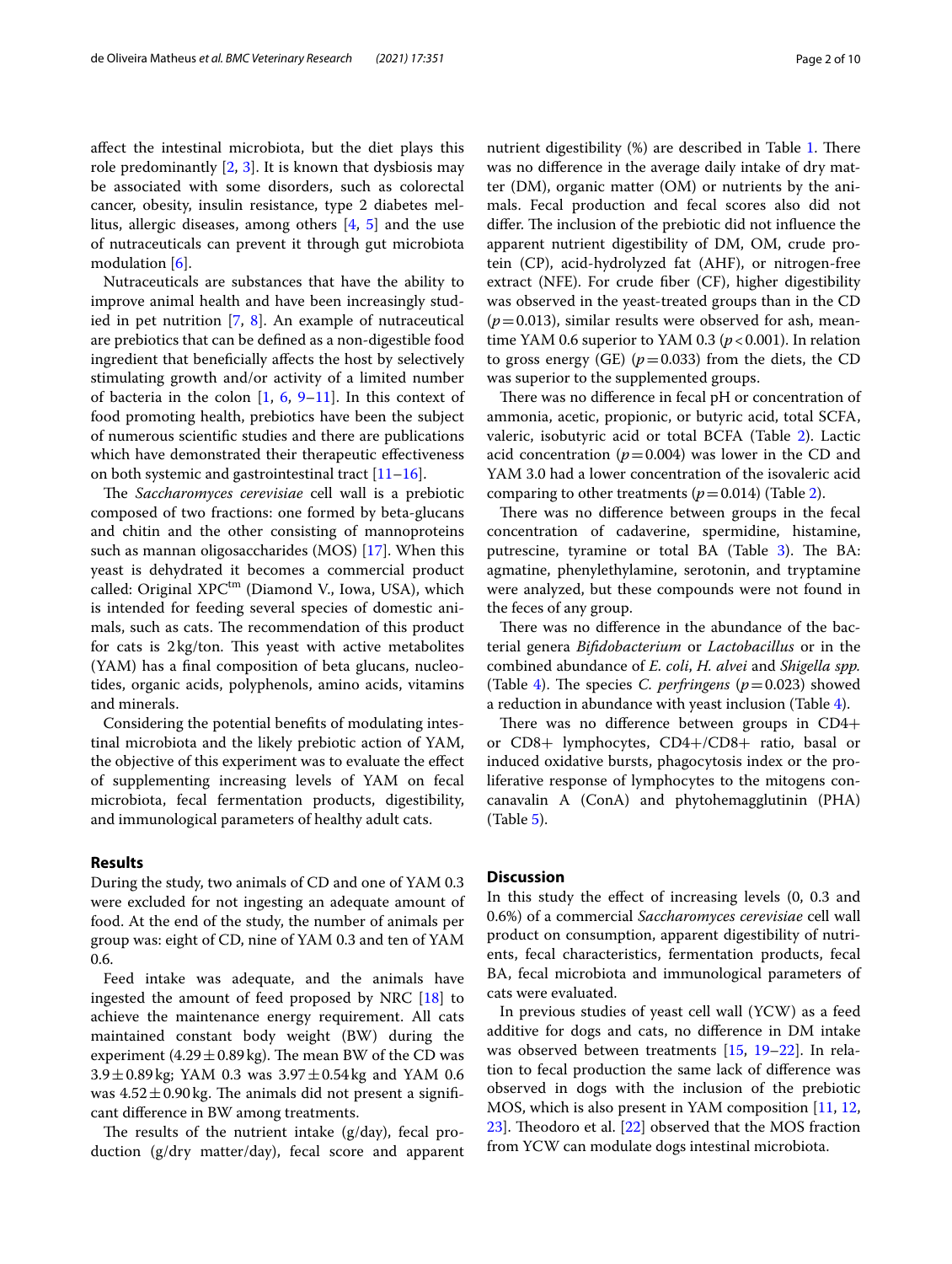<span id="page-2-0"></span>

|  |  |  |  |  | Table 1 Nutrient intake, fecal production, fecal score and apparent nutrient digestibility in cats fed with increasing levels of YAM |
|--|--|--|--|--|--------------------------------------------------------------------------------------------------------------------------------------|
|--|--|--|--|--|--------------------------------------------------------------------------------------------------------------------------------------|

|                                    | $Diets^{\dagger}$  |                  |                    |                  |                    |                  |         |  |
|------------------------------------|--------------------|------------------|--------------------|------------------|--------------------|------------------|---------|--|
| <b>Item</b>                        | CD                 | SEM <sup>‡</sup> | <b>YAM 0.3</b>     | $SEM^{\ddagger}$ | <b>YAM 0.6</b>     | SEM <sup>‡</sup> | p-value |  |
| Intake, g/day                      |                    |                  |                    |                  |                    |                  |         |  |
| Dry matter                         | 60.33              | 6.65             | 61.07              | 4.53             | 55.89              | 3.43             | 0.727   |  |
| Organic matter                     | 60.09              | 7.08             | 62.82              | 4.59             | 57.20              | 3.51             | 0.732   |  |
| Crude protein                      | 20.81              | 2.45             | 20.24              | 1.48             | 18.58              | 1.14             | 0.617   |  |
| Acid-hydrolyzed fat                | 8.53               | 1.07             | 10.77              | 0.78             | 8.97               | 0.55             | 0.160   |  |
| Crude fiber                        | 1.13               | 0.14             | 1.48               | 0.10             | 1.41               | 0.08             | 0.109   |  |
| Ash                                | 3.67               | 0.46             | 4.67               | 0.34             | 4.55               | 0.24             | 0.187   |  |
| Nitrogen-free extract              | 25.20              | 2.97             | 24.56              | 1.79             | 22.90              | 1.40             | 0.707   |  |
| Fecal production                   |                    |                  |                    |                  |                    |                  |         |  |
| Fecal production, g/DM/d           | 7.22               | 1.01             | 9.10               | 0.74             | 7.87               | 0.44             | 0.808   |  |
| Fecal score                        | 4.41               | 0.24             | 4.67               | 0.15             | 4.55               | 0.24             | 0.628   |  |
| Apparent nutrient digestibility, % |                    |                  |                    |                  |                    |                  |         |  |
| Dry matter                         | 84.04              | 1.16             | 84.92              | 0.94             | 85.78              | 0.68             | 0.394   |  |
| Organic matter                     | 87.38              | 0.93             | 87.82              | 0.95             | 87.82              | 0.71             | 0.677   |  |
| Crude protein                      | 87.42              | 1.22             | 88.35              | 1.25             | 87.60              | 0.99             | 0.631   |  |
| Acid-hydrolyzed fat                | 93.99              | 1.63             | 95.21              | 0.89             | 95.21              | 0.68             | 0.354   |  |
| Crude fiber                        | 14.60 <sup>a</sup> | 3.56             | 27.11 <sup>b</sup> | 3.85             | 33.79 <sup>b</sup> | 4.25             | 0.013   |  |
| Ash                                | 43.28 <sup>a</sup> | 2.85             | $50.10^{b}$        | 1.12             | $53.55^c$          | 1.09             | < 0.001 |  |
| Nitrogen-free extract              | 89.62              | 1.01             | 88.58              | 0.91             | 89.80              | 0.78             | 0.597   |  |
| Gross energy, kcal/g               | 3.99 <sup>a</sup>  | 0.05             | $3.82^{ab}$        | 0.05             | 3.71 <sup>b</sup>  | 0.04             | 0.033   |  |

 $a,b,c$  Values in the same row with different superscripts differ significantly

† Diets: CD (control diet); YAM 0.3 (control diet containing 0.3% yeast with active metabolites); YAM 0.6 (control diet containing 0.6% yeast with active metabolites)

‡ *SEM* standard error of the mean

<span id="page-2-1"></span>**Table 2** Fecal pH, fecal concentration of lactic acid, ammonia, short-chain fatty acids, and branched-chain fatty acids of cats fed with increasing levels of YAM

|                                           | Diets <sup>c</sup> |                        |                   |                        |                |                        |                 |  |  |
|-------------------------------------------|--------------------|------------------------|-------------------|------------------------|----------------|------------------------|-----------------|--|--|
| Item                                      | CD                 | <b>SEM<sup>d</sup></b> | <b>YAM 0.3</b>    | <b>SEM<sup>d</sup></b> | <b>YAM 0.6</b> | <b>SEM<sup>d</sup></b> | <i>p</i> -value |  |  |
| pH                                        | 6.00               | 0.14                   | 5.94              | 0.12                   | 6.08           | 0.11                   | 0.756           |  |  |
| Lactic acid, µmol/kg of DM                | 1.36 <sup>a</sup>  | 0.34                   | 3.42 <sup>b</sup> | 0.84                   | $4.24^{b}$     | 1.01                   | 0.004           |  |  |
| Ammonia, µmol/kg of DM                    | 140.26             | 21.87                  | 133.75            | 10.85                  | 163.33         | 12.76                  | 0.286           |  |  |
| Short-chain fatty acids, umol/kg of DM    |                    |                        |                   |                        |                |                        |                 |  |  |
| Acetic acid                               | 66.82              | 11.49                  | 92.92             | 12.80                  | 66.59          | 10.15                  | 0.216           |  |  |
| Propionic acid                            | 32.47              | 6.19                   | 27.08             | 4.37                   | 30.38          | 5.23                   | 0.782           |  |  |
| Butyric acid                              | 24.50              | 7.41                   | 40.29             | 12.30                  | 24.84          | 5.69                   | 0.545           |  |  |
| Total short-chain fatty acids             | 123.79             | 22.26                  | 160.29            | 21.05                  | 121.81         | 14.57                  | 0.329           |  |  |
| Branched-chain fatty acids, umol/kg of DM |                    |                        |                   |                        |                |                        |                 |  |  |
| Valeric acid                              | 9.86               | 2.67                   | 14.40             | 2.70                   | 12.63          | 2.79                   | 0.514           |  |  |
| Isobutyric acid                           | 2.31               | 0.32                   | 2.30              | 0.41                   | 2.71           | 0.34                   | 0.694           |  |  |
| Isovaleric acid                           | 2.39 <sup>b</sup>  | 0.50                   | $1.85^{a}$        | 0.25                   | $2.98^{b}$     | 0.47                   | 0.014           |  |  |
| Total branched-chain fatty acids          | 15.10              | 3.35                   | 17.06             | 2.99                   | 16.50          | 3.08                   | 0.673           |  |  |

 $a-b$  Values in the same row with different superscripts differ significantly

<sup>c</sup> Diets: CD (control diet); YAM 0.3 (control diet containing 0.3% yeast with active metabolites); YAM 0.6 (control diet containing 0.6% yeast with active metabolites)

<sup>d</sup> *SEM* standard error of the mean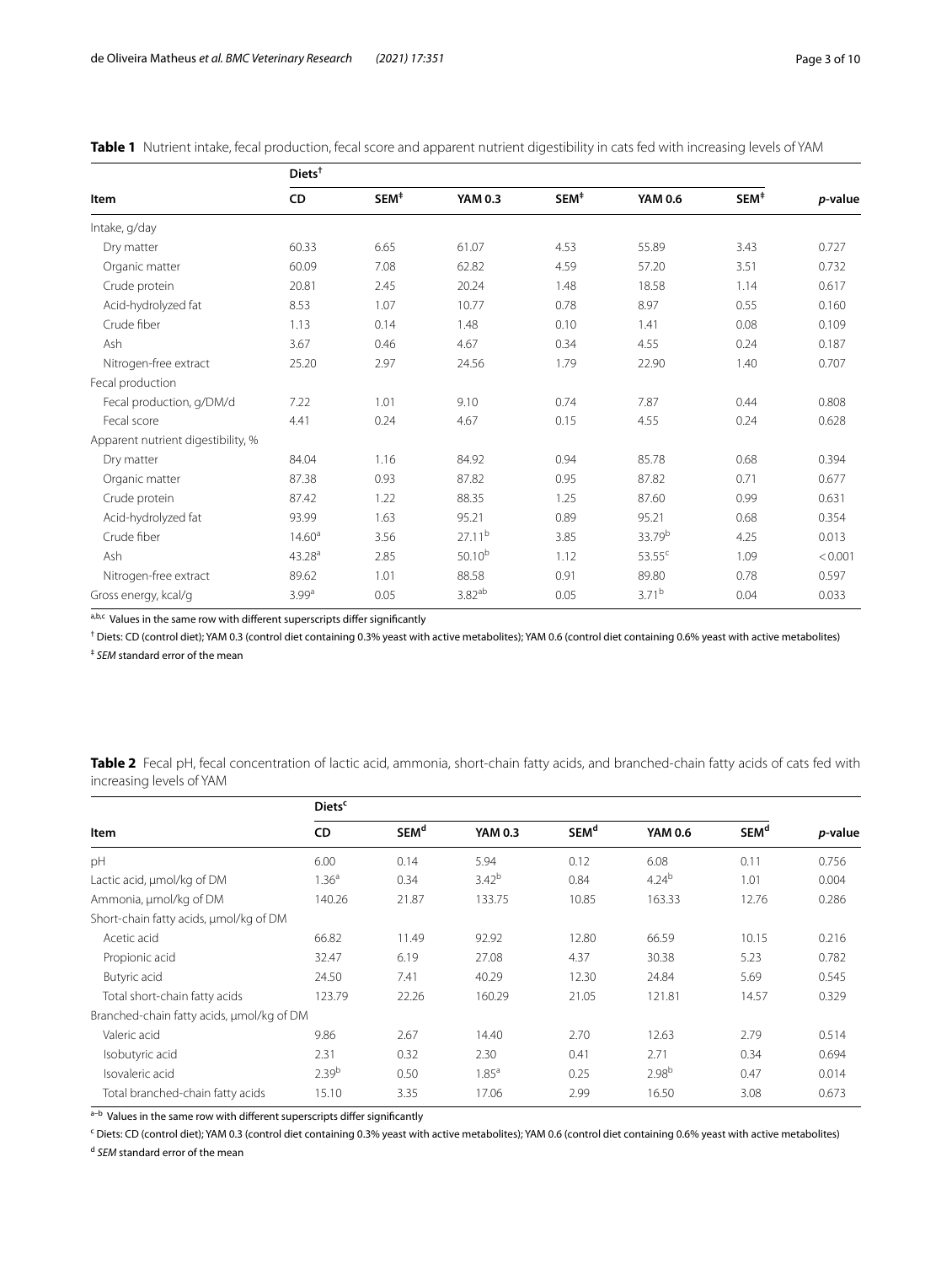<span id="page-3-0"></span>

|  | <b>Table 3</b> Biogenic amines concentrations (µmol/kg of DM) in the feces of cats fed with increasing levels of YAM |  |  |  |  |
|--|----------------------------------------------------------------------------------------------------------------------|--|--|--|--|
|  |                                                                                                                      |  |  |  |  |

|                       | Diets <sup>a</sup> |                         |                |                         |         |                         |                 |  |  |
|-----------------------|--------------------|-------------------------|----------------|-------------------------|---------|-------------------------|-----------------|--|--|
| Item                  | CD                 | <b>SEM</b> <sup>b</sup> | <b>YAM 0.3</b> | <b>SEM</b> <sup>b</sup> | YAM 0.6 | <b>SEM</b> <sup>b</sup> | <i>p</i> -value |  |  |
| Cadaverine            | 10.47              | 1.54                    | 9.14           | 1.20                    | 11.99   | 2.09                    | 0.481           |  |  |
| Spermidine            | 0.45               | 0.10                    | 0.32           | 0.05                    | 0.55    | 0.08                    | 0.145           |  |  |
| Histamine             | 1.57               | 0.45                    | 1.24           | 0.33                    | 1.25    | 0.33                    | 0.711           |  |  |
| Putrescine            | 4.75               | 1.13                    | 4.72           | 0.73                    | 6.07    | 1.47                    | 0.603           |  |  |
| Tyramine              | 3.81               | 0.82                    | 4.97           | 0.89                    | 5.70    | 1.18                    | 0.464           |  |  |
| Total biogenic amines | 21.03              | 2.89                    | 20.41          | 2.63                    | 25.56   | 4.48                    | 0.519           |  |  |

<sup>a</sup> Diets: CD (control diet); YAM 0.3 (control diet containing 0.3% yeast with active metabolites); YAM 0.6 (control diet containing 0.6% yeast with active metabolites) <sup>b</sup> *SEM* standard error of the mean

<span id="page-3-1"></span>**Table 4** Quantifcation of fecal bacteria by quantitative real-time PCR (log10 cfu/g of faecal DM) in cats fed with increasing levels of YAM

|                                        | Diets <sup>c</sup> |                          |                   |                        |                |                        |                 |  |
|----------------------------------------|--------------------|--------------------------|-------------------|------------------------|----------------|------------------------|-----------------|--|
| Item                                   | CD                 | <b>SEM<sup>d</sup></b>   | <b>YAM 0.3</b>    | <b>SEM<sup>d</sup></b> | <b>YAM 0.6</b> | <b>SEM<sup>d</sup></b> | <i>p</i> -value |  |
| Bifidobacterium spp.                   | 1.00               |                          | 1.62              | 2.33                   | 0.89           | 1.60                   | 0.883           |  |
| Lactobacillus spp.                     | 0.00               | $\overline{\phantom{0}}$ | 0.62              | 0.98                   | 0.52           | 1.02                   | 0.376           |  |
| Clostridium perfringens                | 1.00 <sup>b</sup>  | $=$                      | 0.10 <sup>a</sup> | 0.13                   | $0.10^a$       | 0.06                   | 0.023           |  |
| E. coli – Hafnia alvei – Shigella spp. | 0.00               | -                        | 0.70              | .09                    | 0.40           | 1.01                   | 0.420           |  |

a<sup>-b</sup> Values in the same row with different superscripts differ significantly

<sup>c</sup> Diets: CD (control diet); YAM 0.3 (control diet containing 0.3% yeast with active metabolites); YAM 0.6 (control diet containing 0.6% yeast with active metabolites) <sup>d</sup> *SEM* standard error of the mean

<span id="page-3-2"></span>**Table 5** Lymphocyte immunophenotyping, phagocytosis test, oxidative burst and lymphoproliferation test of cats fed with increasing levels of YAM

|                                         |         |                         | Diets <sup>a</sup> |                         |                |                         |                 |
|-----------------------------------------|---------|-------------------------|--------------------|-------------------------|----------------|-------------------------|-----------------|
| Item                                    | CD      | <b>SEM</b> <sup>b</sup> | <b>YAM 0.3</b>     | <b>SEM</b> <sup>b</sup> | <b>YAM 0.6</b> | <b>SEM</b> <sup>b</sup> | <i>p</i> -value |
| $CD4^+$ (T helper cells), %             | 24.76   | 2.56                    | 28.85              | 2.60                    | 26.44          | 3.12                    | 0.261           |
| CD8 <sup>+</sup> (cytotoxic T cells), % | 11.34   | 1.99                    | 10.67              | 1.68                    | 11.58          | 1.40                    | 0.931           |
| $CD4^+/CD8^+$ ratio                     | 2.67    | 0.44                    | 3.27               | 0.55                    | 2.30           | 0.30                    | 0.260           |
| Basal oxidative burst <sup>c</sup>      | 255.63  | 18.26                   | 211.00             | 27.62                   | 256.29         | 35.92                   | 0.372           |
| Induced oxidative burst <sup>c</sup>    | 1686.38 | 225.72                  | 1754.00            | 272.30                  | 1597.63        | 418.82                  | 0.947           |
| Phagocytosis index <sup>c</sup>         | 253.67  | 41.51                   | 186.44             | 69.85                   | 245.55         | 73.11                   | 0.733           |
| Concanavalin A <sup>c</sup>             | 234.88  | 16.02                   | 228.36             | 8.81                    | 236.71         | 14.00                   | 0.917           |
| Phytohemagglutinin <sup>c</sup>         | 660.75  | 21.64                   | 608.11             | 36.82                   | 583.50         | 36.03                   | 0.264           |

<sup>a</sup> CD (control diet); YAM 0.3 (control diet containing 0.3% yeast with active metabolites); YAM 0.6 (control diet containing 0.6% yeast with active metabolites)

<sup>b</sup> SEM: standard error of the mean

<sup>c</sup> Values was expressed as arbitrary units of fluorescence

The high CF digestibility of the diets containing YAM need to be considered with caution. Probably these may have occurred by calculation errors, as all diets had low fber concentrations and, consequently small diferences between fber digestibility in basal and test diets could result in calculation errors [\[24](#page-9-7)]. Besides, de-Oliveira et al. [[25](#page-9-8)] hypothesized that some fber compounds can

become more soluble because of microbial degradation and will not be measured in the CF analysis. For this reason, a smaller content of CF may have been identifed in stool which was interpreted as a higher digestibility.

Regarding ash digestibility, a previous study evaluating the efects of dietary supplementation in cats with spray dried *Saccharomyces cerevisiae* cell wall verifed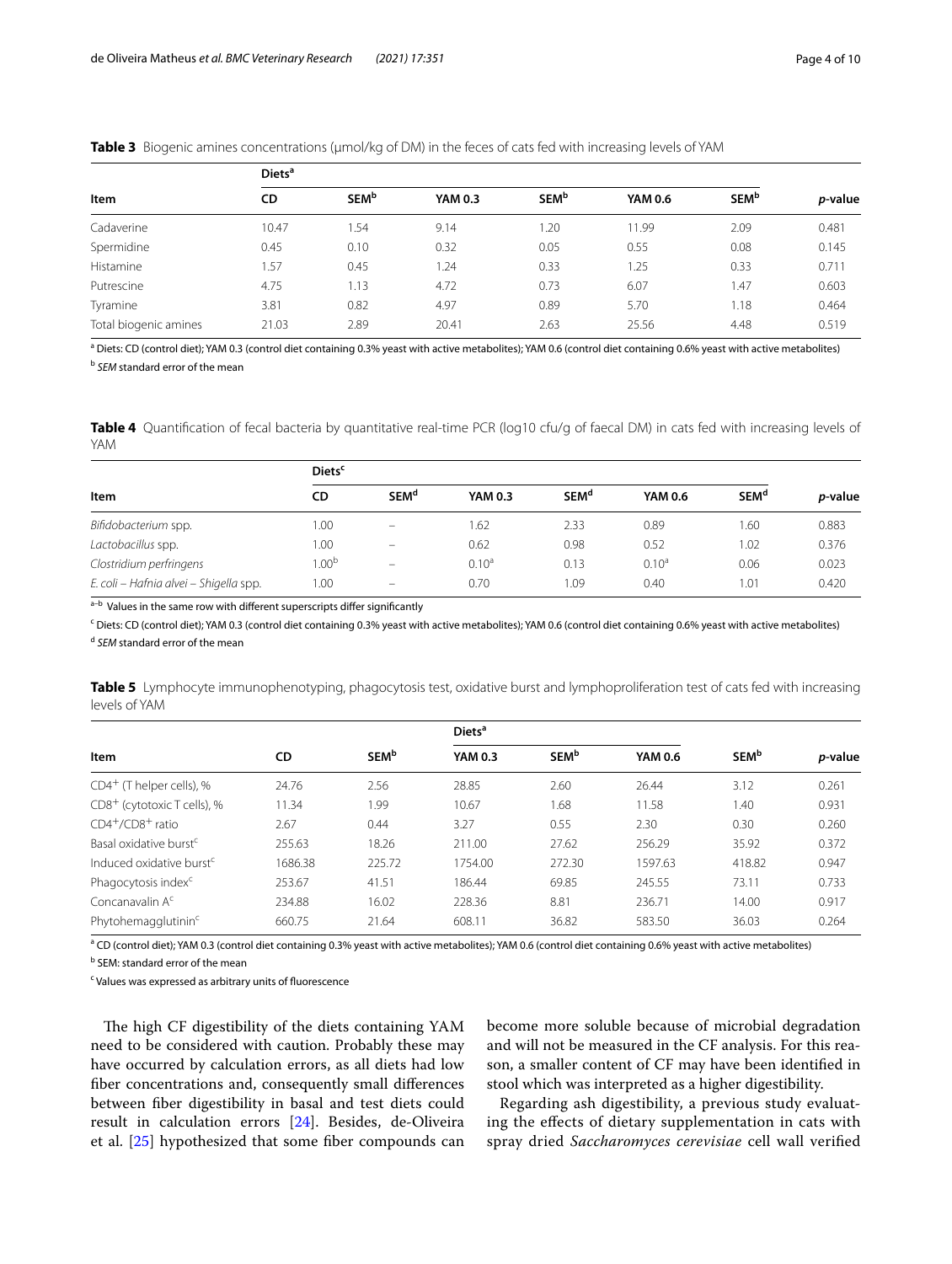an increase in this parameter [[15](#page-9-3)], which corroborates our study. This effect may be caused due to an increase in bacterial content and their fermentation metabolites. For example, some bacteria can produce phytase enzyme, which can release minerals attached to phytate increasing their availability. Another example is the induction of the bioactive peptides production by some bacterial groups which also may induce greater availability of minerals [\[26](#page-9-9)].

In relation to GE, according to NRC [[18\]](#page-9-2) it is defned as the total chemical energy arising from complete combustion of a food in a calorimeter bomb. Diferent nutrients have diferent ranges of GE reported and among all nutrients the carbohydrates (including fbers) have the smaller GE content  $[18]$  $[18]$ . In this study the diets containing YAM addition had smaller GE than the CD which was expected since they have greater fber content.

With the addition of YAM, it would be expected a reduction on fecal pH caused by gut microbiota fermentation, as it was observed by Middelbos et al. [\[19](#page-9-4)] using YCW in dogs' diet. On the other hand, Lin et al. [[21\]](#page-9-10) and Theodoro et al.  $[22]$  $[22]$  did not observed fecal pH alteration with the addition of YCW for dogs and Santos et al. [[15](#page-9-3)] also did not observed this alteration for cats. The authors believe that the level of YCW inclusion may not have been sufficient in these dosages to cause an alteration on this parameter, which can also have happened in our study.

The short chain fatty acids are the main end-products of the bacterial fermentation in the mammal's colon, and they are considered as indicators of nutritional evaluation of ingredients rich in carbohydrates used in petfood  $[27]$  $[27]$ . The main SCFA are rapidly absorbed and then metabolized by the gut epithelium, liver and muscle, and have a trophic effect on the intestinal epithelium, maintaining the mucosal defense barrier against pathogens organisms [\[28](#page-9-12)].

Alterations in SCFA may infuence on fecal pH [\[29](#page-9-13)], and as for fecal pH, no diferences were found on total SCFA or acetic, propionic and butyric acids. Considering SCFA, our results corroborate those presented by Santos et al. [\[15](#page-9-3)] that did not found difference between treated and untreated cats. However, other authors found an increase in SCFAs (acetate and total SCFA) when dogs were fed a beef-based diet with 1.4% YCW extract [[30](#page-9-14)] or when cats consumed a combination of fructooligosaccharides (FOS) and galactooligosaccharides (GOS) or GOS and *Bifdobacterium pseudocatenulatum* as 0.5% of their diet  $[14]$  $[14]$ . Therefore, a higher inclusion of YAM or a combination of probiotics and prebiotics may be able to increase SCFAs. However, more studies are necessary to support this hypothesis.

Non digested nitrogenous compounds can be metabolized in the gut and produce putrefactive catabolites such as ammonia, BA and phenols  $[31]$  $[31]$ . As regards to ammonia it can contribute to colon carcinogenesis and also reduction in the height of intestinal villi [\[31](#page-9-16), [32\]](#page-9-17). In the present study, the fecal concentration of ammonia was not afected by the inclusion of the prebiotic. Previous studies corroborate this fnding, as the dietary inclusion of FOS and MOS did not afect the ammonia concentration in dog's feces  $[11, 12, 23]$  $[11, 12, 23]$  $[11, 12, 23]$  $[11, 12, 23]$  $[11, 12, 23]$  $[11, 12, 23]$  $[11, 12, 23]$ . Theodoro et al.  $[22]$  also fnd no diference in the fecal ammonia production of dogs after eating diets with the addition of YCW. Regarding the gut fermentation profle, bacteria use N (specially ammonia) to synthesis of bacterial mass [[33\]](#page-9-18). Carbohydrates (as prebiotics) can serve as energy source to fermentation and bacterial growth  $[6]$  $[6]$ . This process results in the decrease of luminal concentration of nitrogenous compounds and increase in fecal N (comprised by bacterial mass) concentration [[34](#page-9-19)]. Higher doses of YAM may be required to imply on decreases in the concentrations of BCFA and BA measured in feces, considering that those compounds are formed by nitrogen compounds fermentation.

In contradiction to the abovementioned regarding BA, there are other studies in the literature indicating its increase with prebiotic addition [\[15](#page-9-3)]. According to the authors, as the gut microbiota of cats is mainly comprehended by proteolytic bacteria and they cause substrate modulation. Moreover, Santos et al. [\[15](#page-9-3)] argument that *saccharolytic* bacteria growth may not be sufficient to reduce proteolytic microbes through competition. Considering these diferent efects in BA concentration found in the literature caused by prebiotics addition it is important that more studies are developed in this regard. Despite the efect expected, the concentration of YAM found in this study was not sufficient to cause any impact in fecal BA in cats.

This study could only identify as a result of gut fermentation indicating prebiotic efect the increase in lactic acid production and the reduction of isovaleric acid with the inclusion of the additive, probably because of the low inclusion levels. Regarding isovaleric acid, the addition of 0.3% YAM decreased this BCFA showing that it could be altered with less substrate than the other acids. This reduction in isovaleric acid, which is a catabolic of proteolytic activity, was accompanied by a reduction in *C. perfringens*, which supports a theory of proteolytic bacterial modulation  $[35]$  $[35]$ . The increase in this BCFA with the highest supplementation of the prebiotic needs further investigation.

As regards to acid lactic, according to Gannan et al. [[36\]](#page-9-21) the mannoproteins found in YCW can be used to enhance lactic acid bacteria intestinal populations and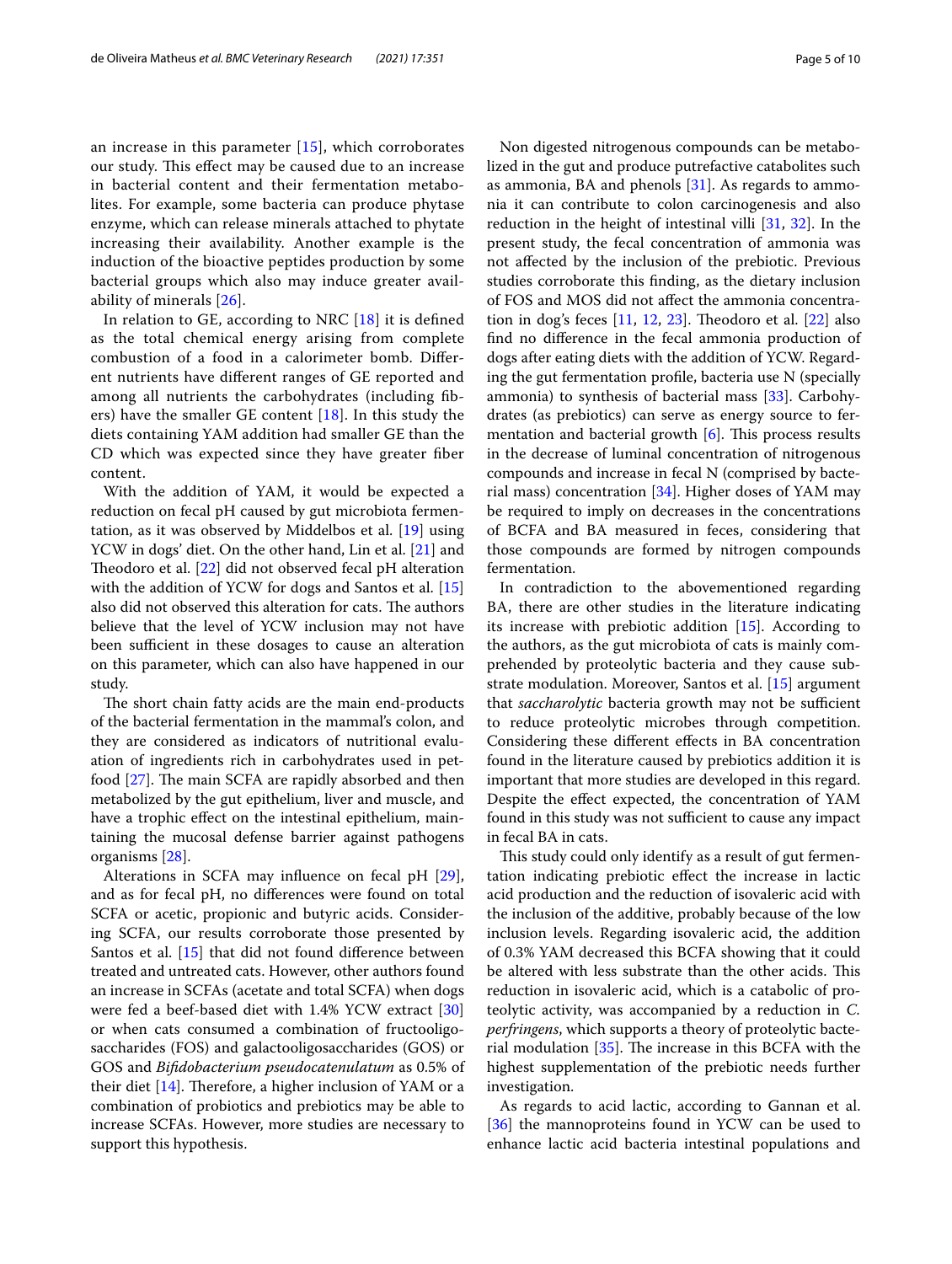control pathogens. It has also been observed in this study by the increase in lactic acid with the addition of YAM in both concentrations, 0.3 and 0.6%, despite the potentially low concentration levels of inclusion. On the whole, these results are suggestive of a higher proliferation of lactic acid bacteria, which have been indicated as the main probiotic genera for healthy intestine of mammals [[37](#page-9-22)].

Regarding fecal microbiota, this study has only evaluated a few bacterial taxa and the inclusion of YAM for cats resulted in the reduction of *C. perfringens*. The modulation of *C. perfringens* in the present study corroborates the results found by Santos et al. [\[15](#page-9-3)] in cats supplemented with increasing levels of YCW. According to Vernazza et al.  $[38]$  $[38]$  the prebiotic effect of YCW is mainly caused by the ability of MOS to attach to type A fmbriae of *Salmonellae* and *Clostridiae* avoiding the adhesion to enterocytes and reducing their concentration in gut microbiota, which can explain the reduction of *C. perfringens* in our study. Furthermore, the inclusion of YAM may have had other efects on gut microbiota that were not evaluated in this study, improving the multiplication of lactic acid producing bacteria and their adhesion to the mucosa.

The inclusion of YAM in cat's diet did not altered any of the immunological parameter analyzed in this study, which is not in accordance to the literature [\[19–](#page-9-4)[22,](#page-9-5) [31](#page-9-16), [39\]](#page-9-24). However, this efect may not have been found in the present study owing to difficulties in establishing optimal doses for the prebiotic efect.

## **Conclusion**

Supplementation of *S. cerevisiae* at concentrations of 0.3 and 0.6% in cat's diet can impact positively the gut microbiota by reducing *C. perfringens* concentrations. As consequence of this modulation the concentration of lactic acid, a benefcial metabolite is increased. All these positive efects are acquired without interfering the digestibility of DM and CP, indicating that nutrient harnessing of the diet is preserved. The effects observed with the addition of this prebiotic are benefcial to cats, however, further studies are needed to ascertain whether the inclusion of a higher dose of this prebiotic can provide more pronounced efects on felines.

# **Methods**

All procedures were approved by the Ethics Committee in the Use of Animals of the School of Veterinary Medicine and Animal Science of University of São Paulo, protocol number: 3283091014/2016.

### **Experimental diets**

The diets followed the AAFCO  $[40]$  recommendation for adult cat maintenance. A control diet was formulated and

used as a basis for two other diets: YAM 0.3 (the control diet supplemented with 0.3% YAM) and YAM 0.6 (the control diet supplemented with 0.6% YAM) (Table [6](#page-5-0)). The animals were feeding three times a day with one of the three experimental extruded diets.

The amount of food offered to the cats was calculated by the National Research Council [[18\]](#page-9-2) equation for adult

<span id="page-5-0"></span>**Table 6** Ingredients and chemical composition of experimental diets

|                                          | Diets <sup>a</sup> |                |         |
|------------------------------------------|--------------------|----------------|---------|
| Item                                     | CD                 | <b>YAM 0.3</b> | YAM 0.6 |
| Ingredients, g/kg dry matter             |                    |                |         |
| Corn starch                              | 10.0               | 7.0            | 4.0     |
| Original XPC <sup>1</sup>                |                    | 3.0            | 6.0     |
| Corn                                     | 453.5              | 453.5          | 453.5   |
| Poultry by-product meal                  | 300.8              | 300.8          | 300.8   |
| Corn gluten 60%                          | 93.9               | 93.9           | 93.9    |
| Poultry fat                              | 92.1               | 92.1           | 92.1    |
| Liquid flavor enhancer                   | 20.0               | 20.0           | 20.0    |
| Powder flavor enhancer                   | 5.0                | 5.0            | 5.0     |
| Potassium chloride                       | 4.3                | 4.3            | 4.3     |
| Salt                                     | 3.5                | 3.5            | 3.5     |
| Calcium carbonate                        | 4.0                | 4.0            | 4.0     |
| Vitamins and mineral premix <sup>b</sup> | 5.0                | 5.0            | 5.0     |
| Choline chloride 60%                     | 4.0                | 4.0            | 4.0     |
| Mold inhibitor                           | 2.0                | 2.0            | 2.0     |
| Antioxidant <sup>§</sup>                 | 0.4                | 0.4            | 0.4     |
| Taurine                                  | 1.5                | 1.5            | 1.5     |
| Chemical composition, g/kg dry matter    |                    |                |         |
| Dry matter, g/kg as fed                  | 942.1              | 914.6          | 912.7   |
| Crude protein                            | 345.0              | 328.0          | 332.4   |
| Acid-hydrolyzed fat                      | 151.8              | 174.6          | 16.05   |
| Crude fiber                              | 20.2               | 24.1           | 25.3    |
| Ash                                      | 65.4               | 75.3           | 72.1    |
| Nitrogen-free extract                    | 417.7              | 398.0          | 409.7   |
| Calcium                                  | 11.3               | 13.9           | 13.0    |
| Phosphorus                               | 11.3               | 11.2           | 10.8    |
| Gross energy, kcal/kg                    | 4744               | 4567           | 4513    |

<sup>a</sup> CD (control diet); YAM 0.3 (control diet containing 0.3% yeast with active metabolites); YAM 0.6 (control diet containing 0.6% of yeasts with active metabolites)

Original XPC composition: crude protein - 15%; crude fat - 1.5%; crude fber – 25%; ash – 9%; moisture 11%; arginine – 0.73%; cystine - 0.33%; glycine – 0.93%. histidine - 0.44%; isoleucine – 0.57%; leucine – 1.03%; lysine (total) – 0.87%; methionine – 0.28%; phenylalanine – 0.61%; proline – 0.93%; threonine – 0.60%; tyrosine 0.55%; tryptophan - 0.19%; valine – 0.78%; starch – <10%; ADF – 24.68%; NDF - 37.74; calcium – 0.56%; chloride – 0.37%; magnesium – 0.39%; phosphorus – 0.54%; potassium – 2.57%; sodium - 0.09%; sulphur – 0.46%.

**b** Supplements per kilogram of product: iron 100 mg; copper 10 mg; manganese 10mg; zinc 150mg; iodine 2mg; selenium 0.3mg; vitamin A 18000IU; vitamin D 1200IU; vitamin E 200IU; thiamine 6mg; ribofavin 10mg; pantothenic acid 40 mg; niacin 60 mg; pyridoxine 6 mg; folic acid 0.30 mg; vitamin  $B_{12}$  0.1 mg. Antioxidants: BHA and BHT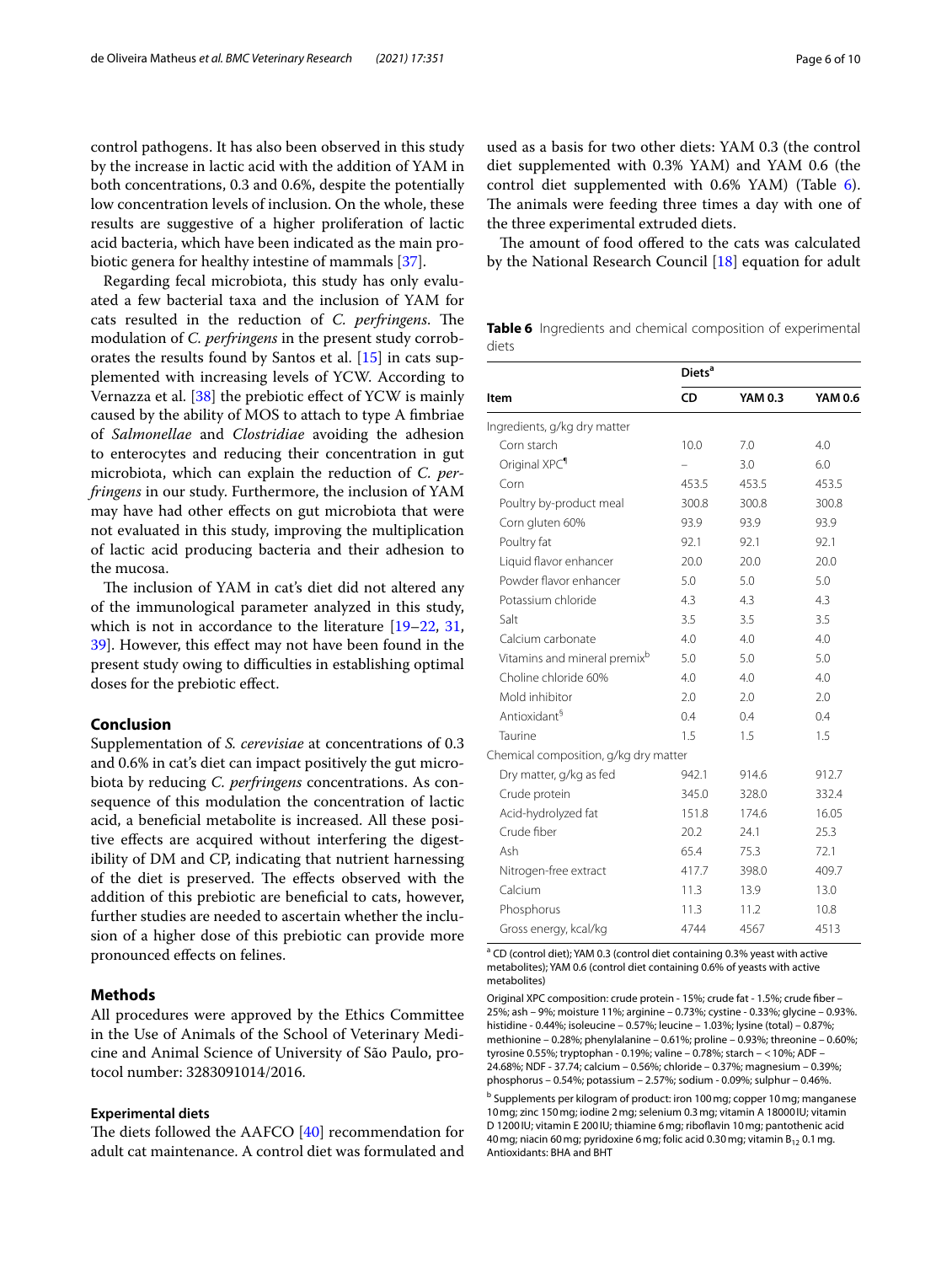cats, as follows:  $100 \times (BW)^{0.67} = \text{kcal/day}$ . Regarding feed intake, all animals have ingested the proposed amount to maintain BW.

### **Animals and experimental design**

The study was conducted at Premier Pet Nutritional Development Center, Dourado, Brazil, along with the Department of Animal Nutrition and Production at School of Veterinary Medicine and Animal Science, University of São Paulo, Pirassununga, Brazil.

Thirty healthy adult domestic cats of mixed sexes, ten per group, with a mean initial age of  $9.44 \pm 5.35$  years and a mean initial BW of  $4.19 \pm 0.83$  kg, were distributed in two unbalanced randomized blocks according to age (adult and senior). They were divided in blocks to eliminate the age infuence over the evaluated parameters. Each group was composed of three animals younger than 5 years old and the remaining were older than 10 years old.

The study period consisted of 37 days, divided into four phases: I) food adaptation (days 1 to 21); II) fecal collection for digestibility and fecal score (days 22 to 29); III) fecal collection for microbiota and fermentation products (days 30 to 34); and IV) blood collection for immunological parameters (days 35 to 37).

Cats were individually housed in clean metabolic cages  $(56 \times 58 \times 115 \text{ cm})$  in a temperature-controlled room at the laboratory at Premier Pet for the collection of feces. The BW of the animals was controlled weekly.

### **Digestibility and fecal score**

Digestibility was measured by total collection of feces without urine collection. The amount of food intake was recorded daily. The feces were stored in a freezer (−15°C) and, at the end of the study period, were analyzed at the Multiuser Laboratory of Animal Nutrition and Bromatology of the Department of Animal Nutrition and Production at School of Veterinary Medicine and Animal Science, University of São Paulo, Pirassununga, Brazil.

Product samples were dehydrated in a forced ventilation chamber at 55°C for 72h, according to the method proposed by  $AOAC$  (2006) (method 930.15). The diets were ground in a grain mill with a 1mm sieve, and DM was determined by oven drying at 105°C. Nitrogen content was determined by the Kjeldahl method, and it was used to calculate CP. CF content was determined by the Weende method. AHF was determined by the traditional method, as specifed by AOAC [[41](#page-9-26)] (method 954.02), using a Soxhlet system with previous acid hydrolysis. Ash content was determined using the method proposed by AOAC [[41\]](#page-9-26) (method 942.05). The NFE were calculated using the formula:  $NFE=100$  -  $(\%CP + \%AHF + \%CF + \%ash)$ . The OM was calculated using the formula:  $MO = 100 - %$ ash.

The GE content of the diets, feces, and urine was determined in a bomb calorimeter (1281, PAAR Instrument Company, Illinois, USA) at the Animal Nutrition Laboratory of São Paulo State University, Jaboticabal, Brazil. All samples were analyzed in duplicate, and the analysis was repeated when the variation was more than 5%.

During the fecal collection, fecal quality was scored on the following scale:  $1=$  watery: liquid that can be poured;  $2 = \text{soft}$ , unformed: stool assumes shape of container;  $3 = soft$ , formed, moist: softer stool that retains shape;  $4$  = hard, formed, dry stool: remains firm and soft;  $5 =$  hard, dry pellets: small, hard mass [[42\]](#page-9-27).

### **Fecal pH, lactate, ammonia and fermentation products**

Feces were collected for pH and fermentation products up to 30min after defecation. Fecal pH was measured by direct insertion of the probe of a pH meter (Digimed, DM-20, São Paulo, Brazil) into a solution of homogenized feces. A 9:1 solution of distilled water and feces was used, according to an adapted version of the method described by Walter et al. [[43](#page-9-28)].

Lactic acid was measured by Pryce's colorimetric method [[44\]](#page-9-29) (Quick-Lab Spectrophotometer, Drake, São José do Rio Preto, Brazil) at the Multiuser Laboratory of Animal Nutrition and Bromatology of the Department of Animal Nutrition and Production at School of Veterinary Medicine and Animal Science, University of São Paulo, Pirassununga, Brazil.

Fecal ammonia was measured according to the method of Urrego et al. [[45\]](#page-9-30) using a Kjeldahl nitrogen system (TE Tecnal – 036/1, Piracicaba, Brazil).

The concentrations of SCFA and BCFA were analyzed by gas chromatography (model 9001, Finnigan, San Jose, USA) according to Erwin et al.  $[46]$  $[46]$  with a flame ionization detector (at a working temperature of  $250^{\circ}$ C) controlled by the software GC solution from Shimadzu. The gas chromatograph was equipped with a capillary column (Stabilwax, Restek, Bellefonte, EUA) kept at 145 °C, and helium gas served as the carrier. For calibration, we used an external standard solution with acetic, propionic, butyric, valeric, isovaleric and isobutyric acids. The total concentration of SCFA value was obtained by the sum of concentrations of the acetic, propionic and butyric acids. The total concentration of BCFA value was obtained by the sum of concentrations of the valeric, isovaleric and isobutyric acids.

### **Biogenic amines**

This analysis was performed in the Laboratory of Food Biochemistry in the Food Department at the Faculty of Pharmacy of University of Minas Gerais, Belo Horizonte,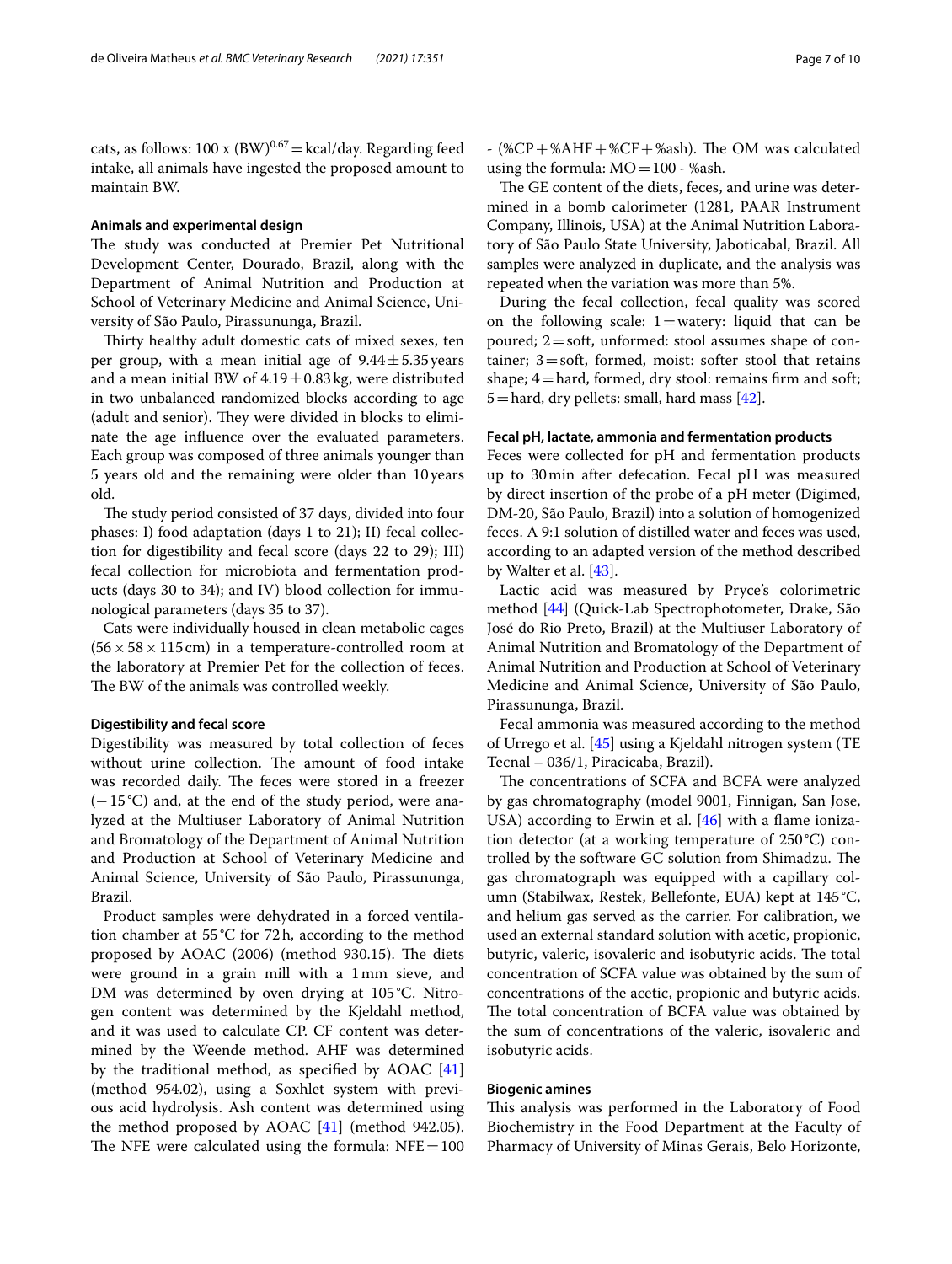Brazil. Briefy, after feces collection, 0.5g of fresh feces was collected and preserved chilled in trichloroacetic acid  $(5g/100 \text{ mL})$ . The samples were centrifuged 3 times at  $10,000 \times g$  for 20 min at 4 °C, after which the supernatant was removed and analyzed by high-performance liquid chromatography [\[47](#page-9-32)].

## **Fecal microbiota**

Quantifcation of fecal microbiota was performed in the Laboratory of Functional Genomics in the Department of Animal Nutrition and Production at School of Veterinary Medicine and Animal Science, University of São Paulo, Pirassununga, Brazil.

. The detection of *Lactobacillus spp.* [[48\]](#page-9-33), *Bifidobacterium spp.* [\[49](#page-9-34)], *Clostridium perfringens* [[50\]](#page-9-35) and *E. coli*, *Hafnia alvei* and *Shigella spp.* [[51](#page-9-36)] were determined by real-time PCR. For the DNA extraction, a commercial kit was utilized (QIAamp).

Centrifugation cycles were analyzed in NetPrimer to check the optimal conditions for amplifcation, and specifcity was checked by Basic Local Alignment Search Tool (BLAST) software (National Center for Biotechnology Information – NCBI), with the amplifcation performed in a Rotor Gene 6000 thermocycler (Corbett Life Science, Hilden, Düsseldorf, Germany).

Amplifcation reactions were performed in duplicate, and the fnal volume of 20μL consisted of 10μL of Master Mix SYBR Green (Promega, São Paulo, Brazil), 30.45μL of forward primer (100 $\mu$ M), 0.45 $\mu$ L of reverse primer  $(100 \,\mu\text{M})$ , and 2 nL of DNA. Water was used as a negative control in each amplification reaction. The thermocycler was programmed to hold at 95°C for 10min for all amplifcation reactions.

### **Immunological tests**

All immunological tests (phagocytosis test and oxidative burst in neutrophils, lymphocyte proliferation assay and immunophenotypic) were performed in the Applied Pharmacology and Toxicology Laboratory of the Pathology Department in the School of Veterinary Medicine and Animal Science of the University of Sao Paulo.

## **Phagocytosis test and the oxidative burst test**

Blood leukocytes (lymphocytes, neutrophils, and monocytes) were incubated with a fuorescent reagent indicating the production of reactive oxygen species; this reagent was applied in the basal state and after phagocytosis of *Streptococcus aureus* bacteria to indicate the percentage and intensity of phagocytosis. Cells were incubated with the reagent dichlorofuorescein diacetate (DCFH-DA) in phosphate-bufered saline (PBS) and maintained at 37°C for 20min. DCFH-DA is a nonfuorescent cell-permeable dye that becomes fuorescent

upon oxidation [\[52](#page-9-37)]. After the incubation period, the red blood cells were disrupted with a lysis solution, and the samples were washed with PBS until they appeared clear. The samples were then read on a FACSCalibur.

### **Blood lymphocyte collection**

The total peripheral blood was diluted in PBS at a 1:1 ratio, carefully transferred to Ficoll solution with a density of 1077g/dL (GE Healthcare, Amersham, USA) at a 2:1 ratio and centrifuged continuously at  $400 \times g$  for 20min at 23 °C to separate the mononuclear cells. After centrifugation, the mononuclear cells were collected from the interface (between the plasma and the Ficoll) and washed twice by dilution in 10mL of PBS and centrifugation at  $300 \times g$  for 5 min at 4 °C. The leukocyte pellet was resuspended in 1mL of RPMI medium (Gibco), and a 10μL aliquot was withdrawn to count viable cells. Ten microliters of Trypan blue were added to this aliquot, and the cells were counted in a Neubauer chamber to allow adjustment of the number of cells in each assay.

### **Lymphocyte proliferation assay**

The blood lymphocytes were labeled with carboxyfluorescein diacetate succinimidyl ester (CFSE) and seeded in triplicate at a concentration of  $5 \times 10^4$  cells/well in 96-well U-bottom plates with or without ConA (5μg/mL) and PHA  $(10\,\mu\text{g/mL})$ , which are substances with mitogenic potential in T lymphocytes. The plates were incubated in a 5%  $CO_2$  incubator at 40 °C for 48 h. CFSE binds covalently to intracellular molecules through carboxyfluorescein, a fluorescent dye. Therefore, when a CFSE labeled cell divides, each of its daughter cells carries half the number of molecules labeled with carboxyfuorescein; thus, the number of cell divisions can be evaluated by measuring the corresponding decrease in cell fluorescence by flow cytometry. The entry of the dye into the cell is possible because it is in its diacetylated form [carboxyfluorescein diacetate (CFDA), SE]. The acetate makes the dye highly membrane permeant, allowing its rapid flow into the cell. The esterases present in the cell cleave CFDA acetates, yielding CFSE, which is much less membrane permeant and consequently becomes concentrated in the cellular interior (Quah and Parish, 2010). At the end of three days, the cells were examined by fow cytometry (FACSCalibur) and analyzed by FlowJo.

## **Immunophenotypic quantifcation**

Flow cytometric analysis was used to perform immunophenotyping to quantify T helper cells (CD4+), cytotoxic T cells (CD8+), and the CD4/CD8 ratio. Mononuclear cells  $(2 \times 105 \text{ cells/mL})$  were incubated in microtubes (1.5 mL) with anti-CD4 (1:10) and anti-CD8 [(1:20) antibodies (Serotec, BioLegend, San Diego,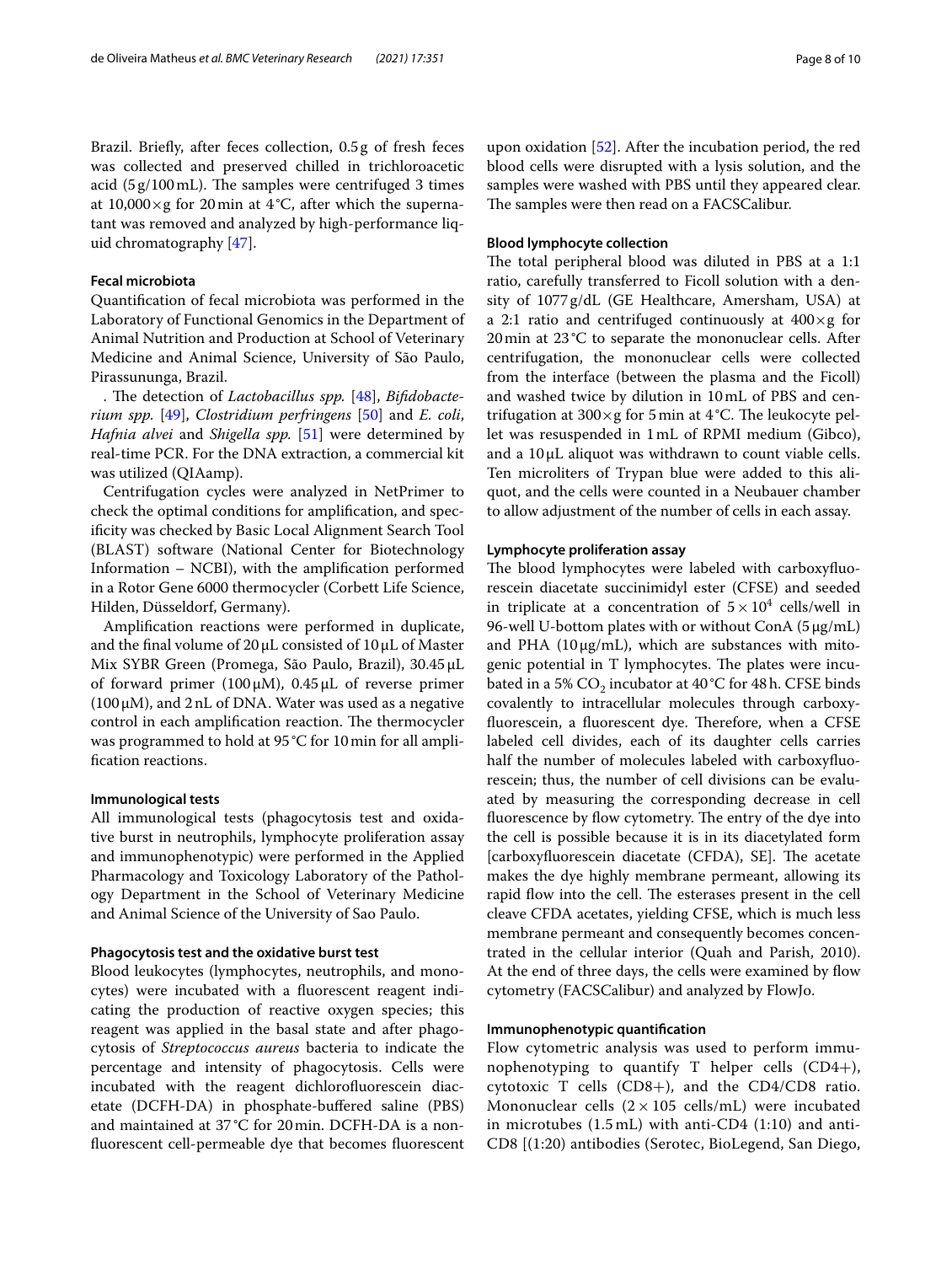USA), diluted in 100 μL of cytometry bufer (PBS containing 0.5% bovine serum albumin and 0.02% sodium azide)], and then washed with bufer. We used gating criteria to identify a population of lymphocytes with low size and low complexity. Immunolabelling was performed according to the method of Gil et al. [\[53](#page-9-38)]. We analyzed 10.000 cells by flow cytometry.

## **Statistical analysis**

Data were analyzed by the statistical software SAS (version 9.2, SAS Institute Inc., Cary, USA); the normality of errors was verifed by the Shapiro-Wilk test (PROC UNIVARIATE), after which the variances were compared by the F-test. Variables that did not meet the assumptions were transformed with a log or square root transformation and were analyzed by PROC GLM in SAS by simple polynomial regression. To determine diferences between treatments, we applied the method of least-square means using Tukey's test. Values of *p* < 0.05 were considered signifcant.

#### **Abbreviations**

YAM: Yeast with active metabolites; CD: Control diet; YAM 0.3: Control diet with 0.3% yeast with active metabolites; YAM 0.6: Control diet with 0.6% yeast with active metabolites; BA: Biogenic amines; SCFA: Short-chain fatty acids; BCFA: Branched-chain fatty acids; MOS: Mannan oligosaccharides; BW: Body weight; DM: Dry matter; OM: Organic matter; CP: Crude protein; AHF: Acidhydrolyzed fat; NFE: Nitrogen-free extract; CF: Crude fber; GE: Gross energy; ConA: Concanavalin A; PHA: Phytohemagglutinin; YCW: Yeast cell wall; FOS: Fructooligosaccharides; GOS: Galactooligosaccharides; DCFH-DA: Reagent dichlorofuorescein diacetate; CFSE: Carboxyfuorescein diacetate succinimidyl ester; CFDA: Carboxyfuorescein diacetate.

#### **Acknowledgements**

We would like to thank the staff of the School of Veterinary Medicine and Animal Science for all their support, and Grandfood Industria e Comercio LTDA (Premier pet) for the maintenance of the Pet Nutrology Research Center. The frst author acknowledges the scholarship granted by FAPESP - Fundação de Amparo à Pesquisa do Estado de São Paulo (process 2015/03994-2).

#### **Authors' contributions**

LFOM, MCE, JMS, PMO and COMSG were responsible for conducting the analysis, selecting, and treating animals, compiling the data. LWR, THAV, VP, LBFH and MAB were responsible for writing and editing the manuscript. MAB and CFFP were responsible for planning the study and manufacturing the diets. MAB were responsible for planning study and reviewing the manuscript. All authors have read and approved the manuscript.

#### **Funding**

This study was supported by Grandfood Industria e Comercio LTDA (Premier pet). The frst author had scholarship granted by FAPESP - Fundação de Amparo à Pesquisa do Estado de São Paulo (process 2015/03994–2). Grandfood Industria e Comercio LTDA and FAPESP had no role in the analysis of results. Grandfood Industria e Comercio LTDA participated at study design and producing diets.

#### **Availability of data and materials**

All data generated or analyzed during this study are included in this published article.

#### **Declarations**

#### **Ethics approval and consent to participate**

The authors confrm that the ethical policies of the journal, as noted on the journal's author guidelines page, have been adhered to and the appropriate ethical review committee approval has been received. The authors confrm that they have followed EU standards for the protection of animals used for scientifc purposes. All procedures were approved by the Ethics Committee of the Use of Animals of the School of Veterinary Medicine and Animal Science of University of São Paulo (protocol number: 3283091014/2016); and all procedures were performed with the dog owners' informed consent. Authors ensured that our manuscript conforms to the 'ARRIVE Guidelines for Reporting Animal Research' summarized at [www.nc3rs.org.uk.](http://www.nc3rs.org.uk)

#### **Consent for publication**

Not applicable.

#### **Competing interests**

CFFP are employed in Grandfood Industria e Comercio LTDA (Premier pet). Grandfood Industria e Comercio LTDA had no role in the analysis of results and participated at study design and producing diets. Other/rest of the authors do not have any competing interest to declare.

#### **Author details**

<sup>1</sup> School of Veterinary Medicine and Animal Science, University of São Paulo, 87, Prof. Orlando Marques de Paiva Ave, São Paulo, São Paulo 05508270, Brazil. <sup>2</sup> Department of Animal Sciences, University of Illinois at Urbana-Champaign, 120, 7 W Gregory Dr, Urbana, IL 61801, USA. <sup>3</sup> Grandfood Industria e Comercio LTDA (Premier Pet, Luiz Augusto de Oliveira Hwy, km 204, Dourado, São Paulo 13590-000, Brazil.

### Received: 9 April 2021 Accepted: 26 September 2021 Published online: 16 November 2021

#### **References**

- <span id="page-8-0"></span>Roberfroid M, Gibson GR, Hoyles L, McCartney AL, Rastall R, Rowland I, et al. Prebiotic efects: metabolic and health benefts. Br J Nutr. 2010;104:S1–63.
- <span id="page-8-1"></span>2. Suchodolski JS. Intestinal microbiota of dogs and cats: a bigger world than we thought. Vet Clin North Am - Small Anim Pract. 2011;41:261–72.
- <span id="page-8-2"></span>3. Lyu Y, Su C, Verbrugghe A, Van de Wiele T, Martinez-Caja AM, Hesta M. Past, present, and future of gastrointestinal microbiota research in cats. Front Microbiol. 2020;11.
- <span id="page-8-3"></span>4. Lynch SV, Pedersen O. The human intestinal microbiome in health and disease. N Engl J Med. 2016;375:2369–79.
- <span id="page-8-4"></span>Tizard IR, Jones SW. The microbiota regulates immunity and immunologic diseases in dogs and cats. Vet Clin North Am - Small Anim Pract. 2017;48:307–22.
- <span id="page-8-5"></span>6. Umu ÖCO, Rudi K, Diep DB. Modulation of the gut microbiota by prebiotic fbres and bacteriocins. Microb Ecol Health Dis. 2017;28:1348886.
- <span id="page-8-6"></span>AVMA. Manual D and R. American Veterinary Medical Association. Guidelines for alternative and complementary veterinary medicine. 48th edition. Illinois: American Veterinary Medical Association; 1999.
- <span id="page-8-7"></span>8. Zeisel SH. Regulation of "nutraceuticals." Science (80- ). 1999;285:1853–5.
- <span id="page-8-8"></span>9. Roberfroid M. Prebiotics: the concept revisited. J Nutr. 2007;137:830S–7S.
- 10. Gibson GR, Hutkins R, Sanders ME, Prescott SL, Reimer RA, Salminen SJ, et al. The international scientifc Association for Probiotics and Prebiotics (ISAPP) consensus statement on the defnition and scope of prebiotics. Nat Rev Gastroenterol Hepatol. 2017;14:491–502.
- <span id="page-8-9"></span>11. Rentas MF, Pedreira RS, Perini MP, Risolia LW, Zafalon RVA, Alvarenga IC, et al. Galactoligosaccharide and a prebiotic blend improve colonic health and immunity of adult dogs. PLoS One. 2020;15:e0238006.
- <span id="page-8-10"></span>12. Perini MP, Rentas MF, Pedreira R, Amaral AR, Zafalon RVA, Rodrigues RBA, et al. Duration of prebiotic intake is a key-factor for diet-induced modulation of immunity and fecal fermentation products in dogs. Microorganisms. 2020;8:1916.
- 13. Pinna C, Biagi G. The utilisation of prebiotics and synbiotics in dogs. Ital J Anim Sci. 2014;13:169–78.